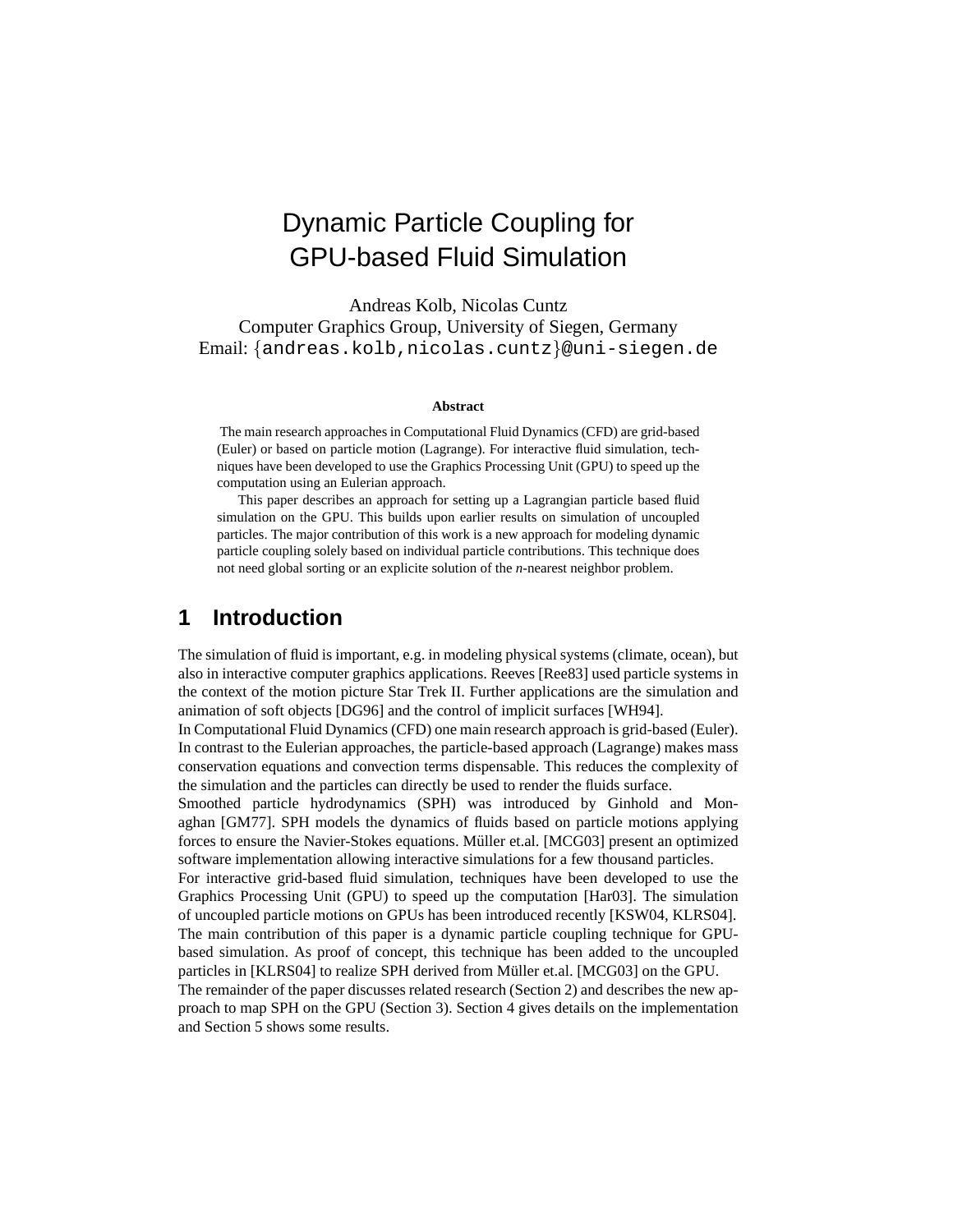### **2 Related Work**

This section discusses the basic principles of Smoothed Particle Hydrodynamics (SPH), some important aspects of GPU programming and gives an overview on the uncoupled particle simulation on the GPU.

#### **2.1 Smoothed Particle Hydrodynamics**

The main concept of SPH is the usage of *radial symmetric smoothing kernels* to distribute a quantity  $A_j$  of a particle *j* at position  $P_j$  to its neighborhood

$$
\bar{A}(\mathbf{P}) = \sum_{j} m_{j} \frac{A_{j}}{\bar{\rho}_{j}} W(|\mathbf{P} - \mathbf{P}_{j}|, h), \qquad (1)
$$

where  $m_j$  is the particle's mass, *W* is the smoothing kernel with max. radius *h* and  $\bar{p}_j =$  $\bar{\rho}(\mathbf{P}_i)$  is the density given by the smoothed particle masses

$$
\bar{\rho}(\mathbf{P}) = \sum_{j} m_{j} W(|\mathbf{P} - \mathbf{P}_{j}|, h).
$$
 (2)

Smoothing kernels  $W \in C^2[0,h]$  must be normalized, i.e.  $\int W(\mathbf{P}) d\mathbf{P} = 1$  in order to guarantee mass preservation.

The resulting pressure and viscosity forces for particles *i* are deduced from the Navier-Stokes equations (more details in Müller et.al. [MCG03]):

$$
\vec{\mathbf{f}}_p(\mathbf{P}_i) = -\sum_j m_j \frac{p_i + p_j}{2\bar{\rho}_j} \nabla W(|\mathbf{P}_i - \mathbf{P}_j|, h),
$$
\n
$$
\vec{\mathbf{f}}_v(\mathbf{P}_i) = \mu \sum_j m_j \frac{\vec{\mathbf{v}}_j - \vec{\mathbf{v}}_i}{\bar{\rho}_j} \nabla^2 W(|\mathbf{P}_i - \mathbf{P}_j|, h).
$$
\n(3)

Here  $p_j = k(\bar{p}_j - \rho_0)$  is the pressure with gas constant *k* and rest density  $\rho_0$  and  $\mu$  is the fluid viscosity constant.

To model the surface tension, Müller et.al. [MCG03] use the so-called color field  $\bar{c}$ . The gradient of the color field yields the inward normal field of the fluid, whereas the divergence of the normal field is a measure for the curvature  $\kappa$  of the fluid surface

$$
\bar{c}(\mathbf{P}) = \sum_{j} \frac{m_j}{\bar{\rho}_j} W(|\mathbf{P} - \mathbf{P}_j|, h), \quad \vec{\mathbf{n}}(\mathbf{P}_i) = \nabla \bar{c}(\mathbf{P}_i), \quad \kappa = -\frac{\nabla^2 \bar{c}}{|\vec{\mathbf{n}}|}.
$$
 (4)

Müller et.al. [MCG03] deduced the surface traction force using the tension coefficient  $\sigma$ 

$$
\vec{\mathbf{f}}_s(\mathbf{P}) = \begin{cases}\n-\sigma \nabla^2 \bar{c}(\mathbf{P}) \frac{\vec{\mathbf{n}}(\mathbf{P})}{|\vec{\mathbf{n}}(\mathbf{P})|} & |\vec{\mathbf{n}}(\mathbf{P})| > \varepsilon \\
0 & \text{otherwise}\n\end{cases},\n\tag{5}
$$

with a given threshold  $\epsilon > 0$  to avoid numerical problems in case  $|\vec{n}(\mathbf{P})| \approx 0$ .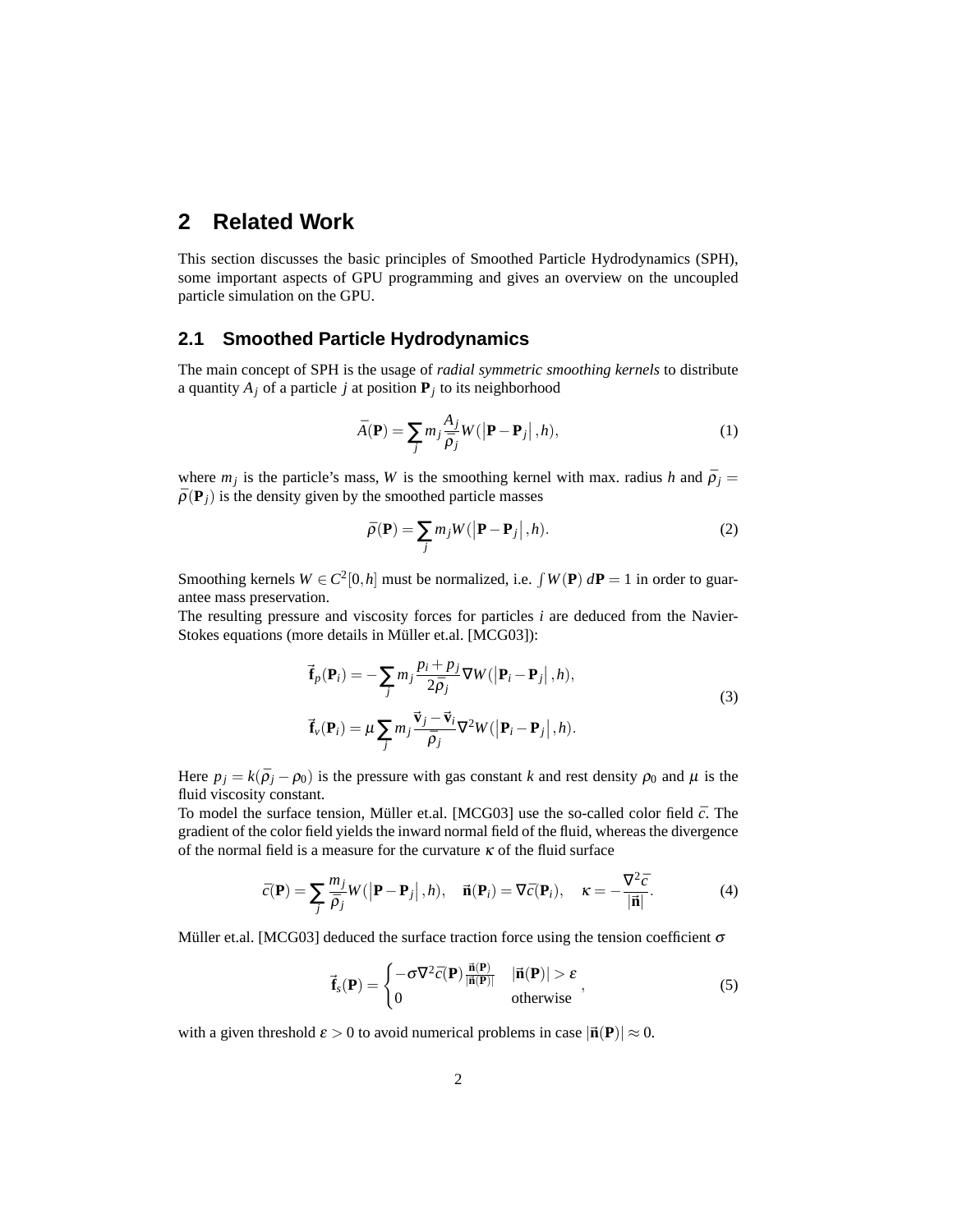### **2.2 GPU Programming Aspects**

From an algorithmic point of view, the programmable Graphics Processing Unit (GPU) can be seen as a *fast, parallel 2D array processor*. Its native array format is 2D (*texture*), where each array element has up to 4 components (color components). For processing, the input and output data array are distinct. The programmability of the GPU addresses two different stages in the data processing on the GPU:

**Vertex Program:** Selects the data elements to be processed in the 2D output array.

**Fragment Program:** Performs the processing of the selected output data elements.

For more details scientific computation on the GPU see Strzodka et.al. [SDK05] and the *General Purpose Computation Using Graphics Hardware (GPGPU)* website www.gpgpu.org.

### **2.3 Particle Simulation on the GPU**

The key idea of performing uncoupled particle simulation on the GPU is to use a fragment program to update 2D arrays storing the state parameters of all particles. The coordinates of the 2D data elements serve as particle id over several 2D arrays carrying the state parameters.



Because input and output arrays are distinct on GPUs, two arrays for the data are needed to perform two or more consecutive timesteps. A flip-flop algorithm exchanges the role of input and output arrays (Figure 1). In most cases, first order, e.g. Euler integration is used to compute the particle motion. Applying higher precision integration, possibly

Figure 1: Data storage concept for particle systems.

more than two data arrays have to be used in a ring-buffer like manner.

## **3 Dynamic Particle Coupling**

This section discusses the technique to model the dynamic particle coupling for the flow simulation. Section 3.1 explains the general idea of handling the SPH equations. Section 3.2 discusses aspects of mapping this scheme onto the GPU.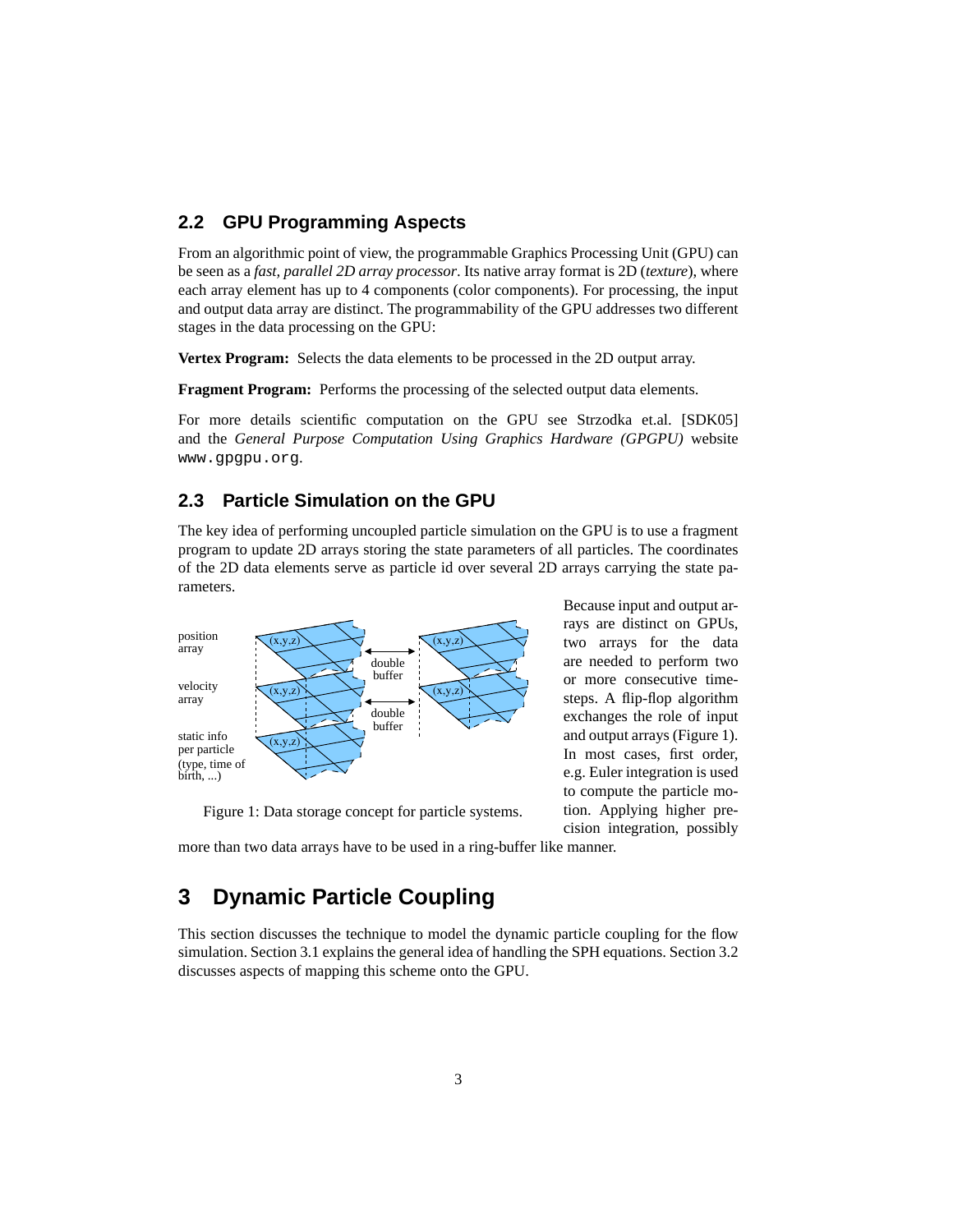#### **3.1 Separable Summands**

The general goal in computing the forces in Eq. (3) and (5) is to avoid the explicite determination of the particles in the neighborhood of a 3D position **P** (Eq. (1)).

This is achieved by accumulating the individual contribution of each particle in a 3D array which discretizes 3D-space. From an abstract point of view, a smoothed quantity  $\bar{A}$  must be represented as  $A(\mathbf{P}) = \sum_{i} g(j, \mathbf{P})$  with an appropriate function *g* yielding *separable summands*. Here, *j* gives access to all attributes of particle *j*. After having handled all particles, the resulting quantity can be retrieved by sampling the 3D array.

The pressure force (3) and the color field (4) are separable, since all necessary quantities for particle *j* are known or can be sampled in the density field. The viscosity force  $\mathbf{f}_v$  is only defined at a particle position, since the velocities of particle *i* and *j* are involved.

In order to compute the 3D force field based on Eq. (3) and (5), the following steps are performed. First, the density field  $\bar{\rho}$  is computed and stored. After computing the color field  $\bar{c}$ , its gradient  $\nabla \bar{c}$  and Laplacian  $\nabla^2 \bar{c}$  are stored as a second 3D array with four components. Then, the separable part of the viscosity force  $\vec{f}_v^{\text{sep}}$  and the pressure force  $\vec{f}_p$  are computed and stored in another 3D array (*force field*). Finally, during the velocity integration for particle *i*, the surface force field and the missing part of the viscosity force  $\vec{f}_v^{\text{part}}$  is added to the force sampled in the force field.

$$
\vec{\mathbf{f}}_{\nu}^{\text{sep}} = \mu \sum_{j} m_{j} \frac{\vec{\mathbf{v}}_{j}}{\bar{\rho}_{j}} \nabla^{2} W(|\mathbf{P}_{i} - \mathbf{P}_{j}|, h), \qquad \vec{\mathbf{f}}_{\nu}^{\text{part}} = -\mu \vec{\mathbf{v}}_{i} \nabla^{2} \bar{c}(\mathbf{P}_{i})
$$

### **3.2 Computing 3D Quantities on the GPU**

The goal is to compute the force fields described in Section 3.1 using the GPU. Since the native output format of the GPU is a 2D array, the 3D discretization has to be formulated as a stack of 2D arrays, called *slices*. The contribution of a single particle will be present in several slices.

In order to compute the 3D quantity, for each slice all particles *i* that contribute to that slice, are required. Therefore, a "point" with radius *h* (called *point sprite*) is drawn at the particle position  $P_i$  onto the slice. For each pixel on the point sprite the corresponding 3D position **P** and the relevant particle position  $P_i$  are known, so that the contribution of particle *i* at position **P** can be computed. Particle that do not contribute to the current slice are automatically clipped at properly defined clipping planes.

### **4 Implementation Details**

The simulation renderer has been implemented in C++ using OpenGL and Cg for GPU programming, using an NVIDIA GeForce 6800 GT with 256 MB graphics memory. In order to perform the computation as pointed out above, 2D output arrays of type float

with accumulation functionality are needed. Additionally, during rendering of the pointsprites, varying array coordinates are needed in order to properly compute the 3D locations of each rasterized sprite pixel. Currently, only 16 bit ATI\_float-textures in combination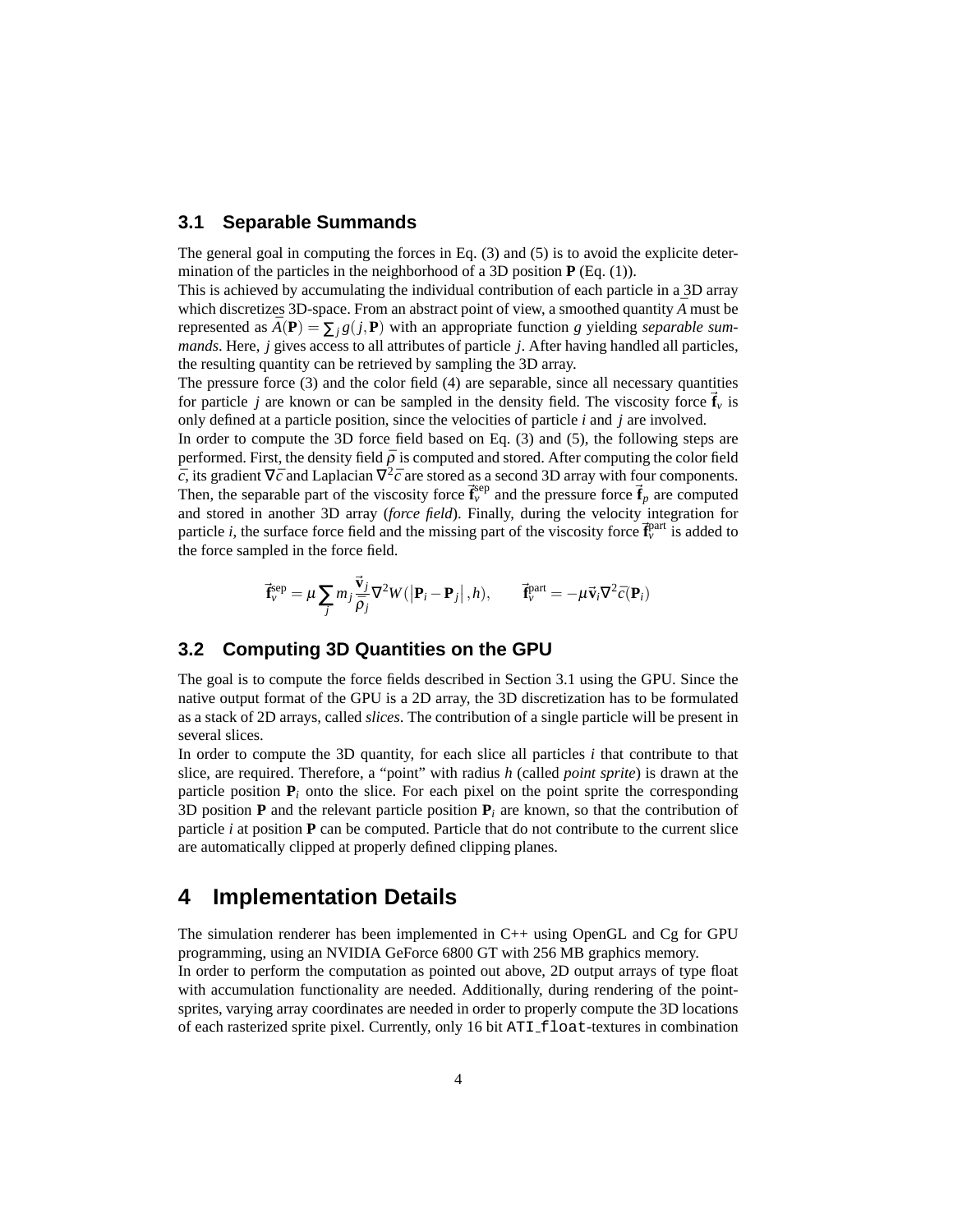

Figure 2: Set up of the clipping planes for a given slice (left) and referencing of 2D array slices in four larger 2D arrays using subregions (right).

with the point\_sprite\_NV-extension [NVI05] fulfill this requirement. This texture format, however, can not use the so-called render-to-texture mechanism, which enforces the use of an inefficient copy functionality to re-use the output arrays as input array later on. Sampling the 3D quantity stored in a 3D array, i.e. in a 2D array stack, is done with linear interpolation within the slices and between the two adjacent slices w.r.t. the 3D sampling location, yielding a trilinear interpolation scheme.

In order to speed up the computation of the 3D quantities, so-called multiple-render-targets (MRT) are used to compute four slices in parallel. Additionally, subregions are used to represent several slices in a larger 2D array. This minimizes the number of arrays needed to represent a 3D quantity. Since the MRT mechanism allows only computation at the same output position for all four arrays, the slices reference to subregions in the four arrays in an alternating manner. Thus, four adjacent slices can be computed in parallel (Figure 2).

## **5 Results & Conclusion**

We have presented a method to realize a flow simulation based on the SPH approach completely on the GPU. The current system is a prove of concept for the results of



Figure 3: The three images show different states when filling a cup with water. This example runs at 12 FPS.